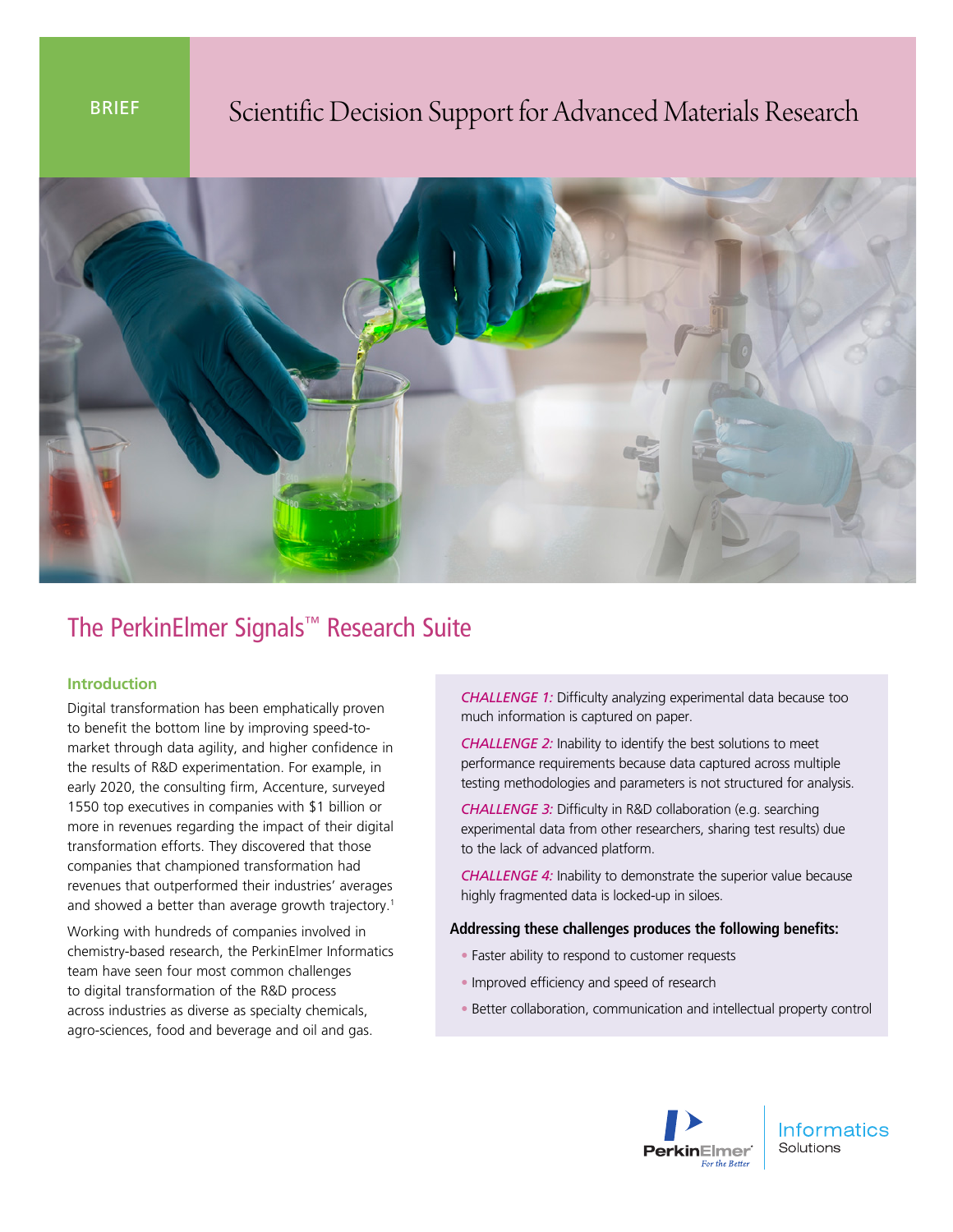# **Best Practices to Digitally Transform the R&D Process Using Analytics Technology**

PerkinElmer developed the following guidelines for companies looking to digitally transform their R&D processes. These approaches are not meant to be sequential. We can together identify where companies are on their digital transformation journey and select the approach that deliver the best results to their business.

# *GUIDELINE 1 -* Capture, Organize and Explore Data Digitally

It's difficult to analyze data captured on paper. Scientific data needs to be captured and recorded digitally. Because science is not a solo endeavor, researchers, project leads and test engineers need to share information with colleagues, anywhere, any time. Capturing the data in an electronic lab notebook removes unproductive hours getting data ingested and wrangling it so it can be analyzed. When choosing an electronic lab notebook, consider one that offers the following capabilities:

- Provides access from anywhere
- Delivers dedicated workflows for synthetic chemistry
- Integrates task and request management workflows for sample characterization and testing
- Supports all types of data and the ability to share, collaborate, and retrieve data rapidly
- Includes the power and flexibility of an advanced analytic application like TIBCO Spotfire®

PerkinElmer Informatics Signals Notebook delivers these features in a modern user interface that's like learning to use your smartphone – simple, intuitive. Signals Notebook including ChemDraw®, the leading chemical drawing software, will provide you a powerful solution for capturing, organizing, sharing and exploring your data.

#### *GUIDELINE 2 -* Structure Data So It Can Be Analyzed Scientifically

There is a common misconception that if data is captured electronically, it is structured for analysis. It is not just about moving data capture from paper to glass. Another misconception is that Microsoft Excel can easily analyze unstructured data. It's a giant leap forward when rather than trying to make sense of an incoherent collection of data in Excel, researchers and engineers can structure data into tables with defined column names and define relationships between the tables. When choosing an analytics platform, consider one that allows users do the following:

- Quickly filter down the entirety of a R&D workflow to a targeted subset of interest
- Mine and visualize scientific and business data across experiments and research projects
- Spot actionable insights without requiring IT intervention

PerkinElmer's advanced analytic application TIBCO Spotfire® provides the ability to jumpstart and accelerate this process, structing data and making it ideal for reuse. TIBCO Spotfire® delivers a powerful capability for ingesting, structuring, visualizing and exploring your data.

## *GUIDELINE 3 -* Ensure Scientific Data Can Be Searched Easily and Organized in the Best Way

The ability to analyze enormous volumes of heterogenous scientific data is a foundational requirement. Embedding intelligence like chemical structure information is also. These capabilities help chemists and test engineers gain faster insights into chemical structure activity relationships. However, some research teams rely too much on standard charts and graphs in Microsoft Excel or general-purpose business intelligence applications. These tools lack the foundational data management capabilities mentioned above. Choose a solution that offers the following capabilities:

- Rapid search of massive amounts of scientific data involving multiple testing methodologies and parameters
- Create on-the-fly frameworks for tests of individual materials to studies involving many different dimensions at once
- Guided search and analysis workflow that queries and represents data both intuitively and intelligently

The PerkinElmer Signals Data Factory provides a user-driven application that adapts to the needs of scientific concepts and is fully integrated with the latest data visualization, machine learning and AI techniques..

## *GUIDELINE 4 -* Demonstrate a New Solution Meets Business Requirements

To demonstrate a new solution addresses customer needs and meets manufacturing requirements cost effectively, researchers not only need to demonstrate their own lab results, but also incorporate manufacturing data, cost data and sometimes data inputs from customers. For most companies, this data is locked in siloes. The data stored in these disparate systems needs to be unlocked, ingested and structured for analysis. Choose a solution that offers users the ability to do the following:

- Import data from disparate sources
- Ingest data with minimal IT involvement
- Reformat data (i.e., wrangle the data) so it can be analyzed meaningfully
- Analyze product performance options by comparing cost, quality and specification options

TIBCO Spotfire® and Lead Discovery can unify the data from various sources and deliver these features with a powerful capability for accessing, structuring, visualizing and exploring your data.



*Figure 1.* An example of a formulations dashboard.